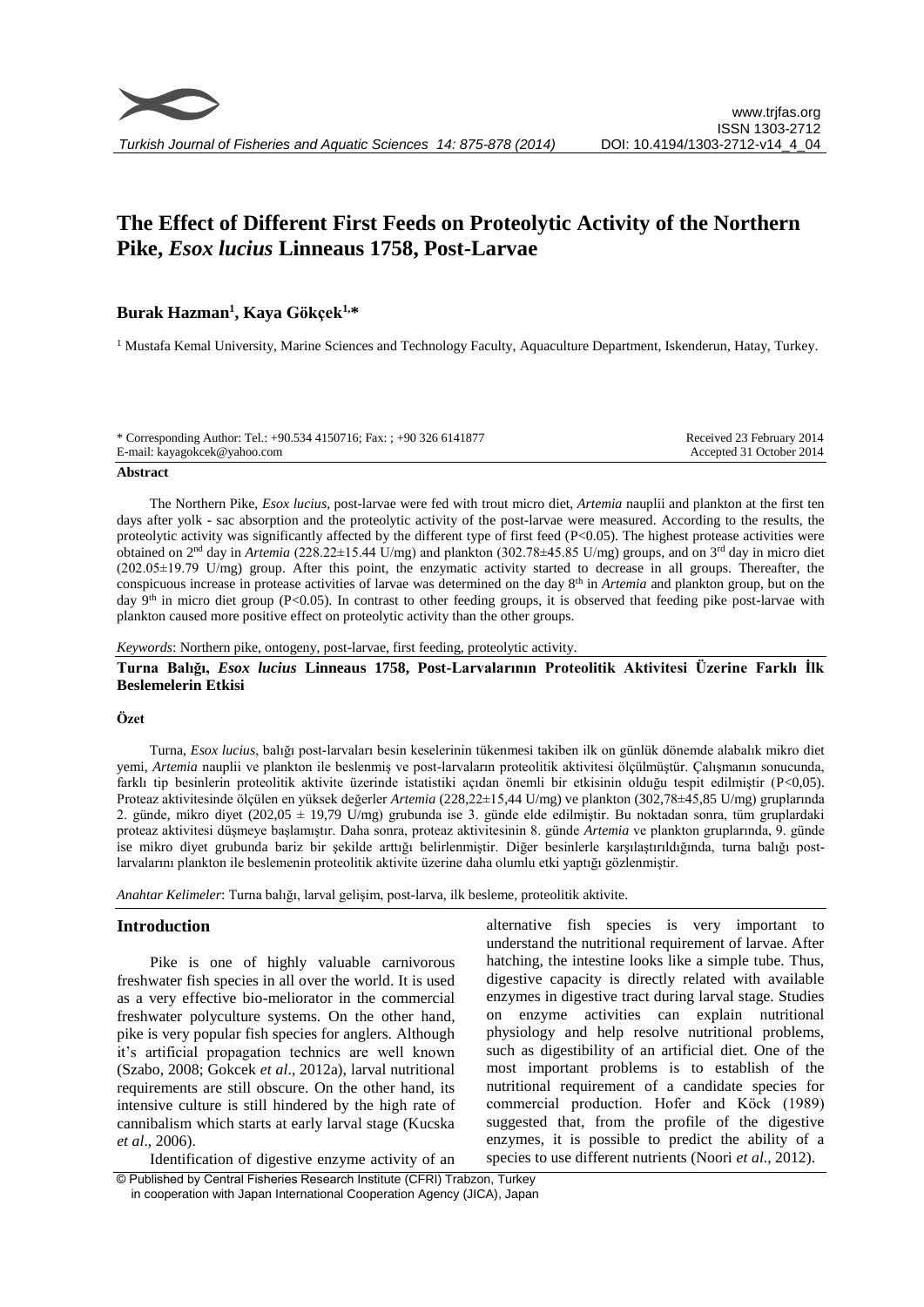As known, after absorption endogenous energy sources, larvae need adequate exogenous energy sources. After hatching of pike larvae in commercial hatcheries, fish are fed with plankton (especially with *Rotatoria* species and *Copepod*s) for one week and then they are stocked to the earthen fertilized ponds for nursery in Hungary (Szabo, 2008). In advance of stocking them to the earthen ponds, the hatchery owners have limited time to sell their products in market. It is clear that to have healthier product means easy to sell them with good price. Although proteolytic enzyme activity of starved pike larvae were already presented (Gökçek *et al*., 2012b), the effect of different first feeds on digestive enzyme activity is still unknown. Thus, the aim of this study was to determine whether pike larvae can alter their digestive capacity in response to dietary changes during early developmental stages and to reveal whether live *Artemia* nauplii or micro diet starter feed provide any significant contribution in proteolytic activity.

#### **Material and Methods**

#### **Source of Larvae and Experimental Design**

Pike larvae were produced from broodstock in captivity in Dinnyés Fish Farm, Hungary. Routine procedure of artificial propagation was applied for fertilization (Szábo, 2008). After hatching, larvae were transferred to the research unit of the Department of Fish Culture at Szent Istvan University, Gödöllö, Hungary. Post-larvae (50 ind/L) were stocked into 20 L aquarium with aeration and the water temperature was  $10\pm1\degree C$  during experiment. Larvae were fed with *Artemia* nauplii (Utah, Salt Lake), plankton (collected vertically from an earthen fish pond in Isaszeg, Hungary) and trout micro diet (Coppens, Nederland) feed 8 times per day. Half an hour later of feeding activity, about 500 mg larvae were sampled into 3 ml eppendorf tubes without water and freezed in -80°C refrigerator for ten days after yolk sac absorption. Until protease analysis, samples were kept into -80°C refrigerator.

#### **Sampling and Analytical Procedure**

Pike larvae were randomly collected for 10 times, and samples were rinsed in distilled water and stored at −80°C until protease analyses. Extracts of pike larvae were prepared by homogenization followed by centrifugation (16000 g, 30 min,  $4^{\circ}$ C).

Total protease activities of pike larvae was measured as described by Walter (1984), using casein  $(10 \text{ mg ml}^{-1})$  as the substrate in 50 mM Tris-HCl buffer at pH 8. The mixtures including extracts of larvae were incubated with the substrate and then the reaction was stopped by addition of 500 µl trichloro acetic acid (TCA) (120 g  $L^{-1}$ ). The absorbance was recorded at 280 nm. One unit of enzyme activity was

defined as 1 µg of tyrosine released per minute. All measurements were carried out in triplicate. The soluble protein concentrations of pike larvae were determined according to Bradford (1976).

#### **Statistical Methods**

Data were analyzed by using SPSS statistical software (SPSS, 17.0). Data were checked for normality (Kolmogorov-Smirnov test) and homogeneity of variances (Bartlett's test) prior to their comparison. Comparisons were made using a one-way ANOVA test. Then, Post-Hoc Duncan multiple-comparison test was used for significant differences at the P<0.05 level.

#### **Results**

Protease activities of pike post-larvae are summarized in Table 1 and the chemical composition of first feeds were given in Table 2. The daily differences observed among protease activities of larvae fed different first feed were statistically significant  $(P<0.05)$ . The protease activity of larvae suddenly increased to the maximum value on  $2<sup>nd</sup>$  day in Artemia (228.22±15.44 U/mg) and plankton  $(302.78\pm45.85 \text{ U/mg})$  group, whereas the same situation was observed on 3<sup>rd</sup> day in micro diet  $(202.05\pm19.79 \text{ U/mg})$  group. Then, the enzyme activity slightly started to decrease in all groups. Moreover, the conspicuous increase in protease activities of larvae was determined on the day  $8<sup>th</sup>$  in Artemia and plankton group, but on the day  $9<sup>th</sup>$  in micro diet group  $(P<0.05)$ .

#### **Discussion**

The digestive enzyme activity is generally used as an indicator of larval food acceptance and to some extent can serve as an indicator for digestive capacity in relation to the type of feed offered (Nolting *et al*., 1999; Zambonino Infante and Cahu, 2001; Suzer *et al*., 2007). Gökçek *et al*. (2012b), measured the proteolytic activity of starved pike larvae from yolksac absorption to the death point at relatively high incubation temperature (13°C). The maximum proteolytic activity was measured on the 2<sup>nd</sup> day after yolk-sac absorption (595.22±9.07 U/mg protein) and then enzyme activity started to decrease. Similarly, the protease activity reached to maximum values on 2<sup>nd</sup> day in Artemia and plankton group and on 3<sup>rd</sup> day in the larvae fed with micro diet group in this study. Ribeiro *et al*. (1999), reported an increase in the enzymatic activity during the first ten days after hatching of *Solea senegalensis*, followed by a decrease. Then, a strong increase was observed probably due to developing of brush border membranes enterocytes, which occurred concurrently with a decrease in cytosolic enzyme, leucine-alanine peptidase (Kolkovski, 2001). In the present study, this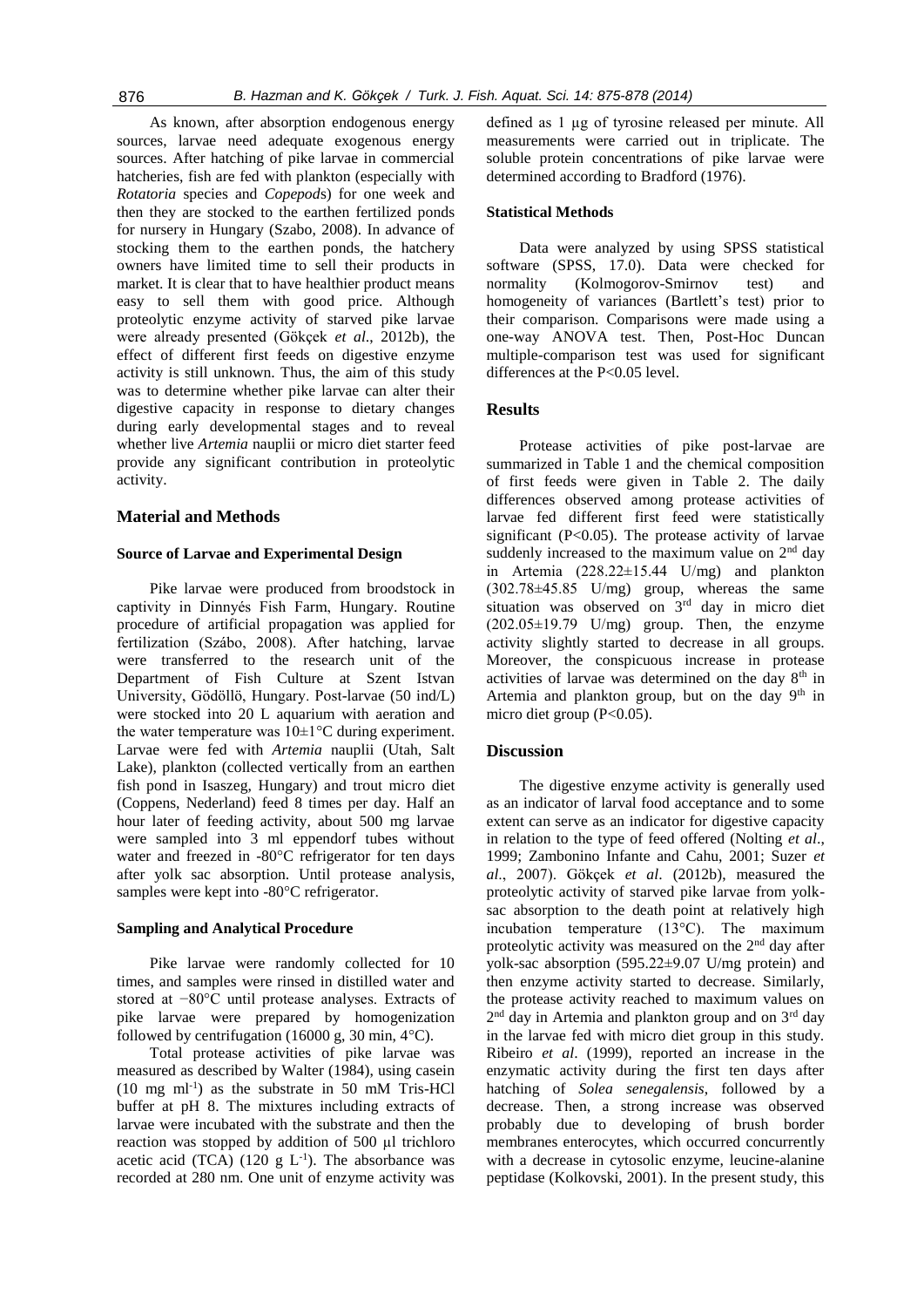|     | Protease $(U/mg)$               |                                |                                 |  |  |  |  |
|-----|---------------------------------|--------------------------------|---------------------------------|--|--|--|--|
| Day | Artemia nauplii                 | Plancton                       | Micro diet                      |  |  |  |  |
|     | $158.36 \pm 10.88$ <sup>a</sup> | $148.21 \pm 9.86^a$            | $96.97 \pm 9.13^b$              |  |  |  |  |
|     | $228.22 \pm 15.44^a$            | $302.78 \pm 45.85^b$           | $168.82 \pm 21.90$ <sup>c</sup> |  |  |  |  |
|     | $170.71 \pm 36.67$ <sup>a</sup> | $233.21 \pm 24.96^b$           | $202.05 \pm 19.79$ <sup>a</sup> |  |  |  |  |
| 4   | $142.00 \pm 19.18$ <sup>a</sup> | $219.9 \pm 55.94^{\circ}$      | $154.91 \pm 1.73$ <sup>a</sup>  |  |  |  |  |
|     | $97.36 \pm 2.02^{\mathrm{a}}$   | $150.6 \pm 47.07^{\rm b}$      | $161.83 \pm 59.80^b$            |  |  |  |  |
| 6   | $81.30 \pm 3.43^{\circ}$        | $115.58\pm12.21^{\rm b}$       | $47.17 \pm 2.85$ <sup>c</sup>   |  |  |  |  |
|     | $79.81 \pm 3.72$ <sup>a</sup>   | $88.10 \pm 8.89$ <sup>ab</sup> | $90.17 \pm 1.31^b$              |  |  |  |  |
| 8   | $117.81 \pm 19.51^{\text{a}}$   | $105.26 \pm 18.20^a$           | $92.21 \pm 52.36^a$             |  |  |  |  |
| 9   | 91.71 $\pm$ 18.24 <sup>a</sup>  | $81.91 \pm 23.44$ <sup>a</sup> | $120.31 \pm 6.39^b$             |  |  |  |  |
| 10  | $76.17 \pm 20.95^{\text{a}}$    | $105.81 \pm 6.02^b$            | $72.91 \pm 3.41^a$              |  |  |  |  |

**Table 1.** Protease activity of pike post-larvae fed different feed

In all lines, means with different superscripts are significantly different from each other (P<0.05).

**Table 2.** The chemical composition of first feeds

| Feed            | Crude Protein<br>$(\%DW)$ | Crude Lipid<br>$(\%DW)$                                                                                                                               | Carbonhydrite<br>$\frac{\%DW}{\%}$               | Ash $(%)$ | Energy<br>$MJ.$ $kg^{-1}$ |
|-----------------|---------------------------|-------------------------------------------------------------------------------------------------------------------------------------------------------|--------------------------------------------------|-----------|---------------------------|
| Microdiet       | 66                        |                                                                                                                                                       |                                                  | 9.6       | 19.5                      |
| Artemia         | 62                        | ∸                                                                                                                                                     | 20                                               | 6.8       | 20.9                      |
| Plankton        | n/a                       | n/a                                                                                                                                                   | n/a                                              | n/a       | n/a                       |
| $3.421 - 12.77$ | $\cdots$ $\alpha$         | $\mathbf{r}$ <b>T</b> $\mathbf{r}$ <b>11</b> $\mathbf{r}$ <b>11</b> $\mathbf{r}$ <b>11</b> $\mathbf{r}$ <b>11</b> $\mathbf{r}$ <b>11</b> $\mathbf{r}$ | $1''$ / $(1, 1, 1)$<br>$T$ $T$ $\sim$ $T$ $\sim$ | 11.11     |                           |

Mikrodiet (Trout starter, Coppens, Holland), *Artemia* nauplii (Salt Lake, Utah) n/a: not available.

expected increase was occurred on  $8<sup>th</sup>$  day in the Artemia and plankton group, whereas on  $9<sup>th</sup>$  day in the micro diet group.

Although weaning can be achieved in several species, introduction of micro diet to post-larvae had limited success (Kolkovski, 1995; Kolkovski and Tandler, 1995; Kolkovski, 2001). The feeding behavior of pike is well known that this fish attacks to the moving objects, so the reduced enzymatic activity of enzymes in larvae may mainly be a consequence of starvation (Noori *et al*., 2012). On other hand, the poor performance of micro diet in the rearing of pike larvae may be due to incomplete functioning of the digestive tract at the starting of exogenous feeding. Moreover, micro diets contain 60–90% dry matter compared to only 10% in zooplankton (Kolkovski, 2001). This may lead to insufficient digestibility since it is much harder to break down dry hard particles than live organisms.

According to the results, the larvae fed with plankton had statistically higher protease activity than the other groups (P<0.05). Several authors pointed out that fish larva have limited enzymatic activity after hatching and exogenous sources supports digestive process (Lauff and Hofer, 1984; Walford and Lam, 1993). However, the cysteine proteases from *Artemia* which is over 90% related to use as hatching enzyme, in yolk utilization and as a digestive enzyme may not be recommended for fish larvae if the pH in the intestine is around 8 (Garcia- Ortega *et al*., 1998). In this context, pike larvae may not able to use these enzyme in early stage of ontogeny. Also, Artemia was less digested than the plankton, either as a result of indigestible exoskeleton (Finn and Kapoor, 2008). On the other hand, Munila- Moran *et al*. (1990) measured

very high enzymatic activity in adult copepods compared to *Artemia* and these may be the reasons of the statistical differences between two groups.

In conclusion, the micro diet was rejected when offered as a sole diet at the onset of exogenous feeding due to feeding behavior of pike larvae. Furthermore, the better digestive performance was obtained from plankton group due to fact that plankton (especially copepods) rather than *Artemia* are the natural prey of pike larvae. Finally, further research on other enzymes like lipase and amylase secretion in early larval stage of pike by combination of different first feed has to be conducted to be able to formulate an appropriate artificial diet for early weaning of this species.

### **Acknowledgments**

We would like to thank to the owner and the workers of Dinnyés Fish Farm in Hungary to support us to make this study. On the other hand, we appreciate to the Department of Fish Culture in Szent Istvan University for kindly allow us to use their laboratories and all other facilities.

# **References**

- Bradford, M.M. 1976. A rapid sensitive method for the quantification of microgram quantities of protein utilizing the principle of protein-dry binding. Anal. Biochem. 72: 248-254. doi:10.1016/0003-2697(76) 90527-3
- Finn, R.N. and Kapoor, B.G. 2008. Fish Larval Physiology. Science Publishers, USA, 218 pp.
- Garcia-Ortega, A., Verreth, J.A.J., Coutteau, P., Segner, H., Huisman, E.A. and Sorgeloos, P. 1998. Biochemical